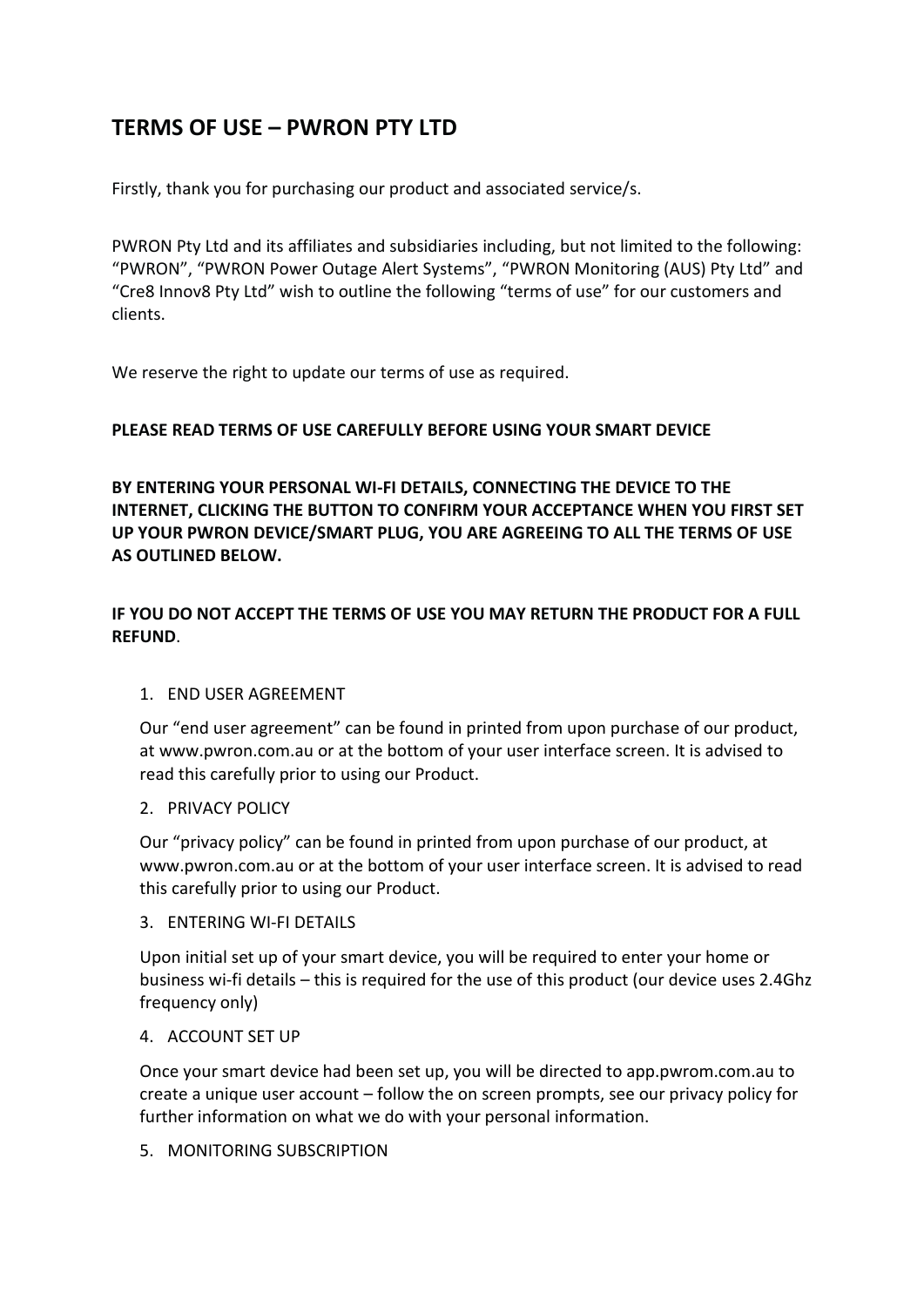After account set up, you will be prompted to enter your credit card details and select your desired monitoring subscription (monthly or annual available)

Note: your device will not send alerts without a valid subscription, although you may be able to access the user interface.

Note: you will need a valid subscription for every device you wish to add to your account

## 6. SMS CREDITS

You receive 25 free SMS credits upon valid subscription, any additional SMS credits will be charged at \$6.95 (to your credit card) – the automatic threshold is 10 SMS credits, for example, you will automatically purchase 25 SMS credits once your account shows 10 SMS credits available.

## 7. AUTOMATIC TRANSACTIONS

Your account will be billed automatically for ongoing subscriptions (either monthly or annual) and SMS credits. If you have any transaction enquiries, please get in contact with us at PWRON Pty Ltd.

#### 8. ACCESSING USER INTERFACE

You can log in to your user interface from your phone, tablet, laptop or desktop computer by visiting app.pwron.com.au and entering your unique account details at any time.

#### 9. THIRD PARTY SERVICE PROVIDERS

We use third party service providers for account billing (ongoing subscriptions), SMS alerts and email alerts – for further information about these third party providers, please contact PWRON Pty Ltd.

#### 10. DEVICE RESET

Every time you hold the "reset" button for five seconds and plug into a "on" wall socket you reset the device – this means you will have to repeat all device set up tasks, expect you will not have to repeat account set up, simply click on "already have an account"

If you experience a power outage – you DO NOT have to reset your device, it will automatically reset and send a reset alert.

#### 11. WI-FI SENSITIVITY

If you are experiencing wi-fi dropouts and potentially receive "false outage alerts" – simply log in to your account and go to settings, press edit and select the wifi sensitivity level – change to desired wi-fi sensitivity

Note: Default is set to 1 minute, this is very sensitive – meaning if the power outage is longer than 1 minute, you will receive an alert. You can change to 3, 5 or 10 minutes.

#### 12. ALERT REPEAT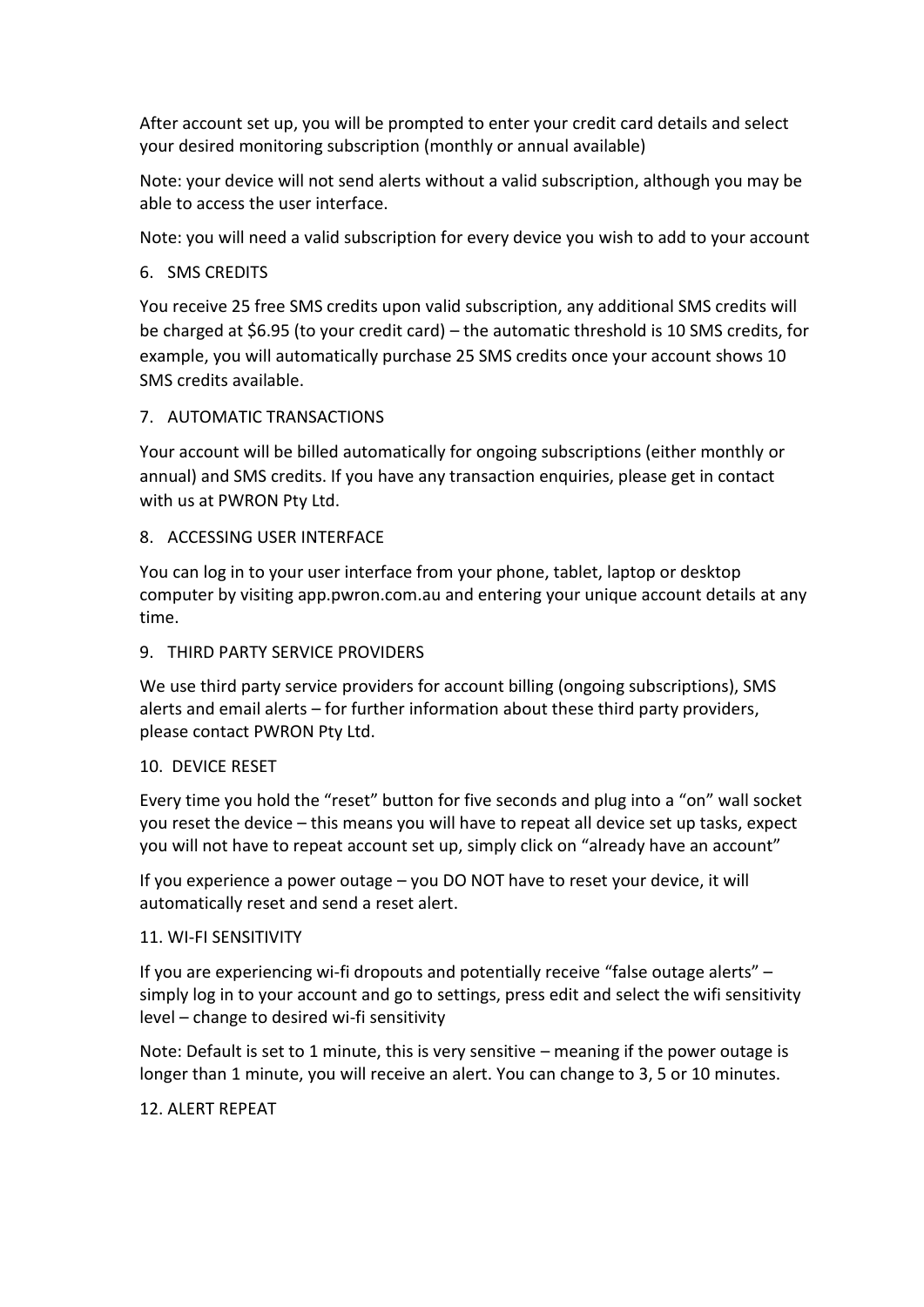The alert repeat setting is default to "never" – you may want to set an alarm repeat in case you miss the initial alert. Or have very sensitive needs and require constant alarm repeats due to importance of application.

#### 13. DEFAULT SETTINGS

There are various default settings – please make yourself aware via the user interface and change as required (best suits your needs)

#### 14. PRODUCT WARRANTY

We offer a 12 month product replacement warranty – refer to your warranty card or [www.pwron.com.au](http://www.pwron.com.au/) for more details

## 15. SMS ALERTS (OUTAGES AND RESETS)

The user can set SMS alerts as required – the default setting will be the account holder, you can add as many recipients as you require

Note: You will receive one SMS on outage and one on reset plus any alarm repeats.

Note: SMS credits will be used quicker if you have more than one recipient (please be aware of SMS credit top ups)

## 16. EMAIL ALERTS (OUTAGES AND RESETS)

The user can use unlimited email alerts – these are complimentary with a valid subscription.

17. INDEMNITY

Please refer to end user agreement for indemnity.

#### 18. SAFTEY AND PRECAUTIONS

Please refer to end user agreement for safety and precautions.

#### 19. LIMITATION OF LIABILITY

NEITHER PWRON PTY LTD, ITS SUPPLIERS, OR LICENSORS, NOR ANY OTHER PARTY INVOLVED IN CREATING, PRODUCING, OR DELIVERING THE PRODUCT OR SERVICE WILL BE LIABLE FOR ANY INCIDENTAL, SPECIAL, EXEMPLARY, OR CONSEQUENTIAL DAMAGES

20. PRODUCT SPECIFICATIONS For indoor use only Model No : Mark 1 Input : 240V--, 10A, 50Hz Output : 240V--, 10A, 50Hz Max load : 2400W